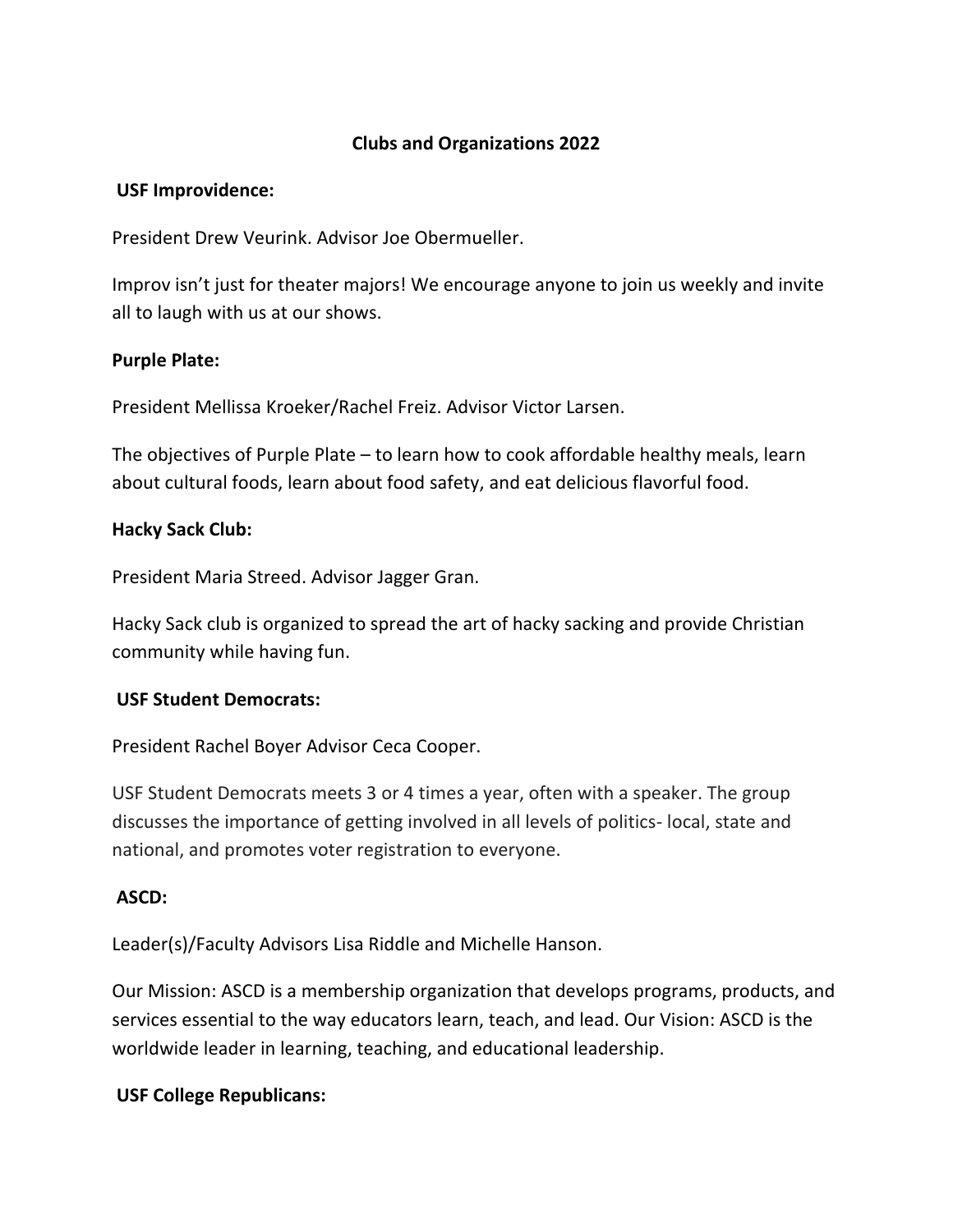President Vanessa Tschetter. Advisor Steve Horan.

USF College Republican Club's mission is to give a voice to the conservative students on campus. We want to give students a place to feel comfortable to share their beliefs. And to learn how to defend themselves in our world holding these values. The USF Republican Club strives to educate, empower, and mobilize students creating future leaders of America

## **Coo Tycoons Investment Club:**

President Kyla Perkins. Advisor Steve Horan.

The Coo Tycoons Investment Club actively manages an investment portfolio worth over \$400,000. Students make the decisions in managing the portfolio and choose investment strategies. Financial experts from the community visit the club and help students understand investments and how to make sound financial decisions. The primary objective of the club is to provide sufficient funds to fund scholarships and provides funds to support student missions' trips

# **Cougar Pep Band Club:**

President Megan Eickmeyer. Advisor Jonathan Neiderhiser.

Cougar Band Club's mission is to bring excitement and school spirit to USF sporting events by sharing our musical talents and providing entertainment for all.

# **FORGE:**

President Hannah Amelia Hanson. Advisor Brooke Murphy.

Lost and found equips college students with strategies for lifelong resilience through student-led campus chapters, connected to a team of campus and community advisor and dedicated staff. We envision a world in which no young adult considers or completes suicide, and tools and community for developing lifelong resilience are easily accessible to any person.

### **605-Longboarding:**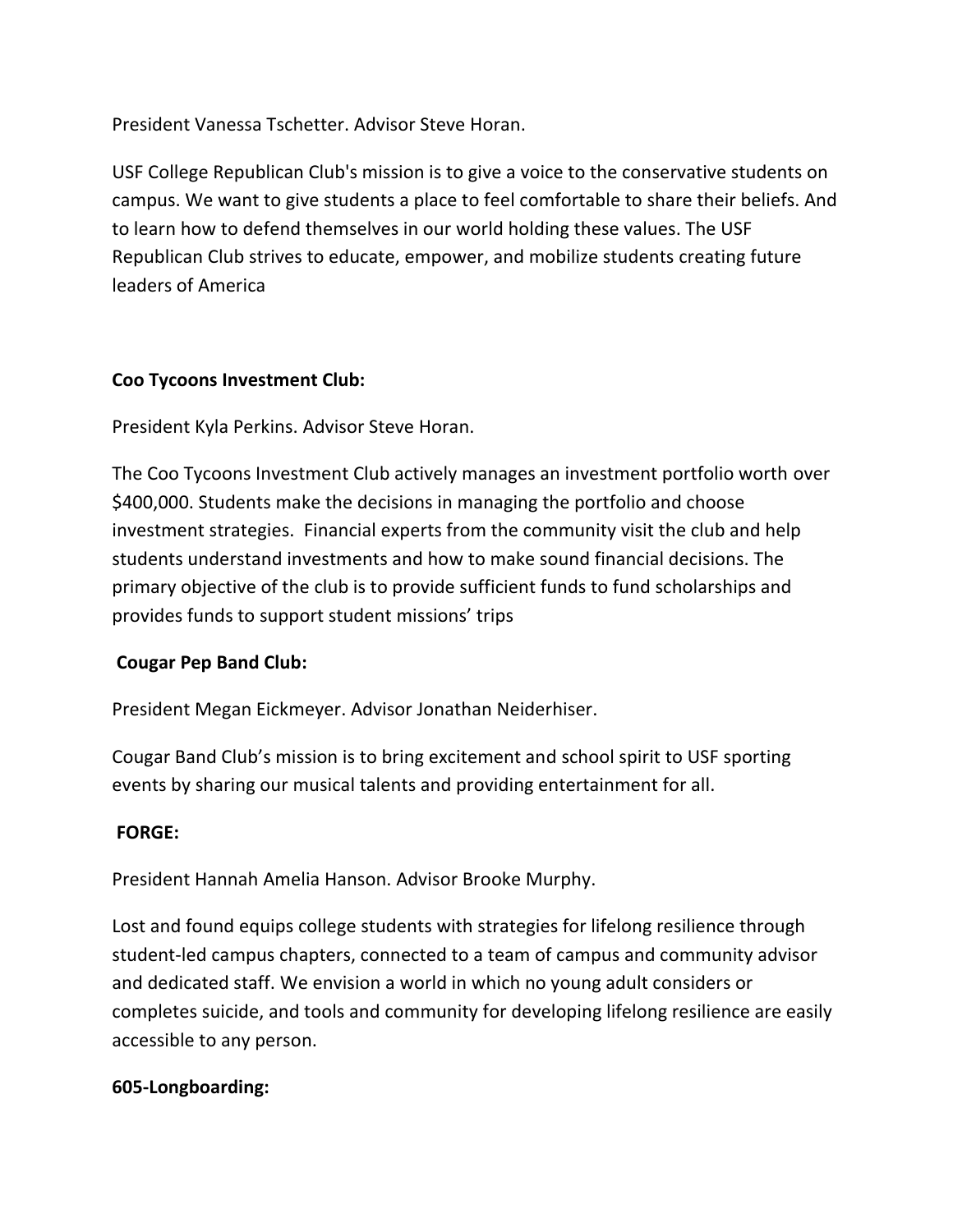President(s) Riley Robinson and Matthew Sterud. Advisor: Dick Bartling

605-Longboarding promotes a healthy lifestyle and living, it expands your social circle and is good for stress management and relief. It allows you to find a new alternative hobby, explore Sioux Falls in a new and unconventional way, and being involved allows for opportunities in leadership roles. 605-Longboarding has loaner boards for those that do not have their own and there is a new rider policy set place if boards are limited, they have an opportunity to ride still. The process is easy: come to a meeting, borrow a loaner board, come back if you enjoyed!

## **Culture Club:**

President: Sonia Agasaro Advisor: Sarah Sinnott

Our goal and mission is to create a very safe space inclusive of everyone that is willing to learn and discuss issues that are usually never approached in various cultures.

### **Self-Advocating Student Society:**

President: Rachel Friez. Advisor: Nicole Dulaney

Our mission is to promote education and awareness regarding many different types of disabilities. Our goal is to create a safe environment where we can learn from others about their own experiences. Ultimately, we aim for this club to be a place where both able-bodied and disabled people can learn from one another.

### **Chutes and Ladders:**

President(s): Cale Engelkes and Kyle Taylor Advisor:

### **STAB (Student Theater Advisory Board):**

President: Devin Wolthuizen. Advisor: Joe Obermueller

Student Theatre Advisory Board exists to serve the students of USF who are involved/interested in Theatre. Our members are a consistent resource for students and faculty alike who seek more information about the department, or would like to share ideas for programming.

### **Coo-Cinema:**